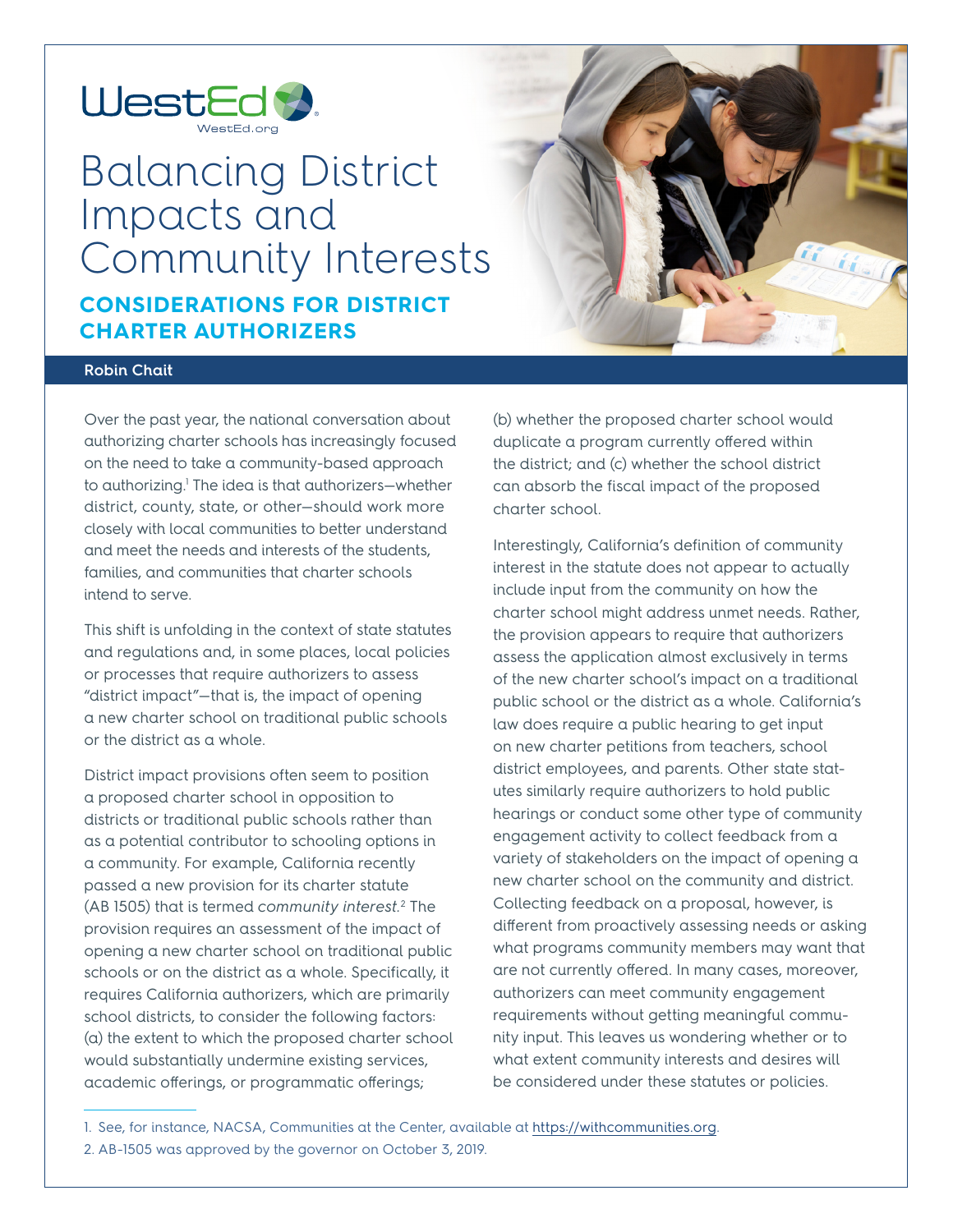Consider the case of a new charter school that is applying to open in a district with multiple charter schools already in operation. In the application, the founding governing board has provided evidence that families in the community are interested in additional, evidence-based STEM programming and support opening this new charter school. The new charter school would be located within 5 miles of an existing STEM program. However, the existing STEM program is poorly implemented and underenrolled. At the same time, the student population in the area is sufficient to support an additional school. The application for the new charter school is of high quality and meets statutory requirements for authorization. In such a case, there are stakeholders in California and elsewhere who fear that district impact provisions will give too much latitude to authorizers and could be used to deny a high-quality charter petition, even if it has community support.<sup>3</sup>

We posit that it is possible and important to balance the interests of students, charter schools, the district, and the broader community in authorizing new charter schools. We believe it is possible to consider the role a new charter school will play in a portfolio of district schools that values the contributions of the new school to the students and community and to also consider how it will impact neighboring traditional public schools.

For context, we reviewed all state charter statutes and relevant regulations to better understand the types of district impact assessments that states require. Of 16 states with district impact provisions in statute or regulation, we found that states had four primary categories of impact: fiscal, demographic, programmatic, and general. Below, we describe how states define these impacts.

## **FISCAL IMPACT**

Fiscal impact is the most frequent type of district impact provision, found in 11 of the 16 state statutes. The statutes require authorizers to consider whether the proposed charter school will have a negative

fiscal impact, either on neighboring traditional public schools in the district or on the district as a whole, by affecting student enrollment. Most of the state policies do not articulate how to determine this fiscal impact or what level of impact should be considered significant.

#### **DEMOGRAPHIC IMPACT**

Three of the 16 states require, in statute or regulation, that authorizers consider the impact on racial, ethnic, or economic segregation in neighboring traditional public schools or, as in Arkansas, on court-mandated desegregation orders. As with fiscal impact, state policies do not articulate how demographic impact should be determined.

# **PROGRAMMATIC IMPACT**

Six states require authorizers to consider how the prospective charter school would affect the availability or quality of educational programming, services, or academic achievement in neighboring schools or districts. The rationale is that if a charter school draws enrollment from a traditional public school, the traditional public school may have to eliminate a particular course or curricular program.

### **GENERAL IMPACT**

Four states do not specify the type of impact authorizers must assess but merely state there should be an assessment of the impact of a new charter school on a traditional public school or school district. For example, New Mexico's statute states that authorizers need to consider whether the application is "contrary to the best interests of the charter school's projected students, the local community, or the school district in whose geographic boundaries the charter school applies to operate."4

<sup>3.</sup> Jacobsen, L. (2020, November 22). *As California's new charter law takes effect, schools bracing for shutdowns could win a reprieve from pandemic.* The 74. [https://www.the74million.org/article/as-californias-new-charter-law-takes](https://www.the74million.org/article/as-californias-new-charter-law-takes-effect-schools-bracing-for-shutdowns-could-win-a-reprieve-from-pandemic/ )[effect-schools-bracing-for-shutdowns-could-win-a-reprieve-from-pandemic/](https://www.the74million.org/article/as-californias-new-charter-law-takes-effect-schools-bracing-for-shutdowns-could-win-a-reprieve-from-pandemic/ ) 

<sup>4.</sup> NM Stat § 22-8B-6 (M)(6)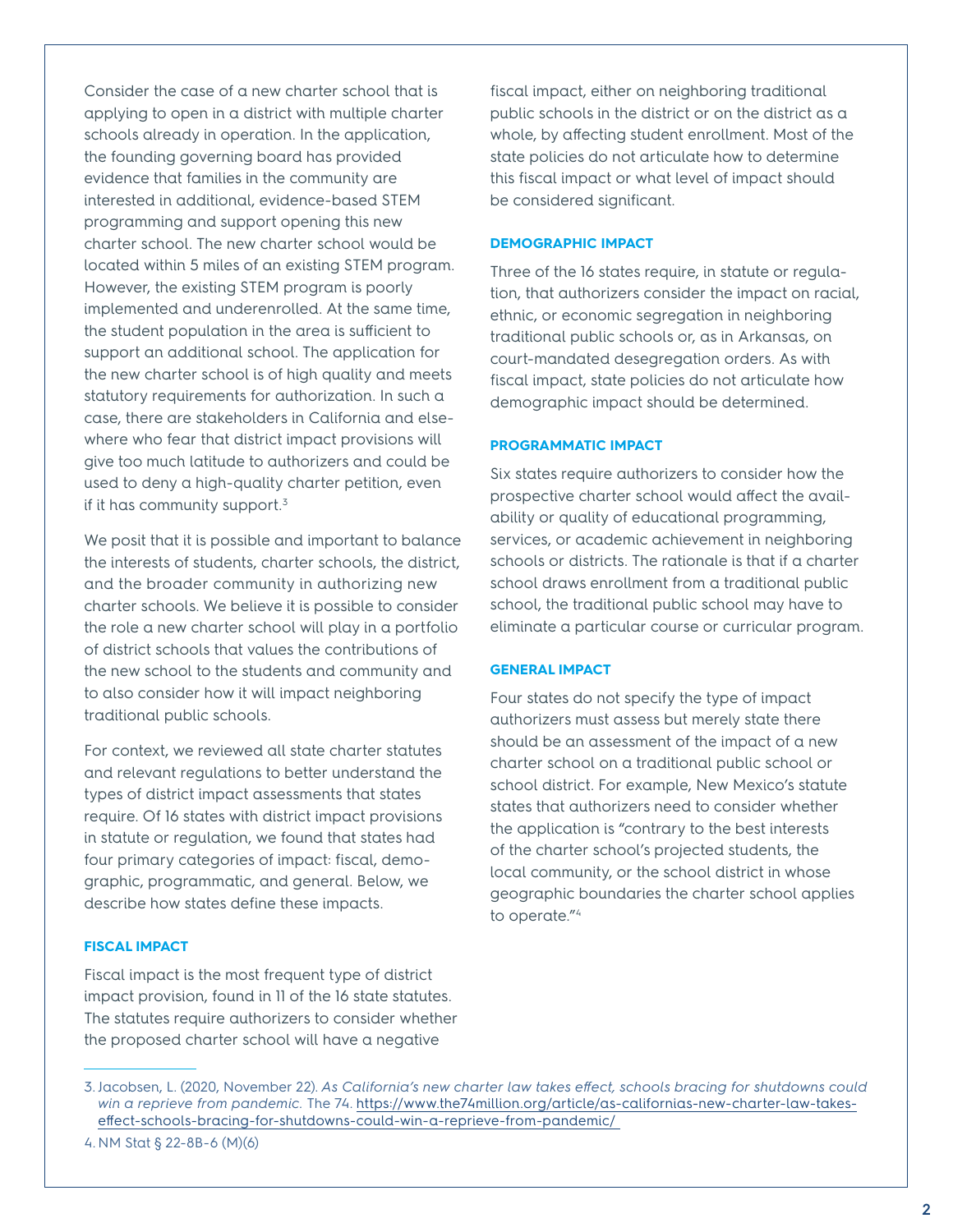# **Considerations for Balancing District Impacts and Community Interests**

How should authorizers assess these district impacts while also considering the potential contributions and value of a new charter school in terms of meeting community needs and interests? To take a balanced approach and make informed, strategic decisions, authorizers may want to consider the following factors and weigh them appropriately:

**1. Demonstrated Need.** Are there student needs not currently being met? A community needs assessment to help answer this question would include reviewing existing student achievement, performance, and attainment data for all student populations in existing traditional public schools and charter schools. Are there student populations with particularly low achievement? How are students with disabilities, English Learners, and students from low-income families performing in neighboring traditional public schools and charter schools?

**2. Community Demand.** What schooling options or programs do community members want? Ways to assess community demand would include conducting community surveys, focus groups, and other community engagement activities to better understand the educational options parents and community members want access to. For instance, do families want greater access to bilingual programs or arts programs? Also, if the new school will duplicate a current offering, is there more demand than the current offering can meet (i.e., are there waitlists for similar kinds of programs or schools)?

**3. Unique Offerings.** Does the proposed school provide a school model, a unique academic program, or another extracurricular program that does not exist or at least does not exist in sufficient supply in the community? For example, would this school be the only project-based learning or career and technical program in the neighborhood?

**4. Track Record.** For charter school proposals that are replicating a successful model or are part of a high-performing network, authorizers should give weight to that track record in considering impact on



the district. While past performance is not a perfect future predictor, it indicates a proven approach. The track records of the district's existing schools should also be weighed against the value of authorizing innovative new models or programs.

**5. Fiscal Impact.** Will the school have a negative, long-term fiscal impact on the district? This is an admittedly complicated assessment. Questions that should be considered include the following: What is the current fiscal status of the district? Is the student population in the district and surrounding area increasing or decreasing? Will the new school draw students from neighboring districts or private schools? Can the district make budgetary adjustments over the long term to adjust to the impact of the charter school?

**6. Long-Term Value to the District.** Districts should consider the long-term value of a new charter school to the district as a whole. For example, it is possible that a charter school will have a negative initial impact on enrollment at a neighboring traditional public school but a positive long-term impact on the district as a whole by drawing enrollment to the district; serving as a feeder school to a district school; serving a student population that was not being served effectively; or modeling new practices, with stated plans to disseminate resulting insights to the larger school community.